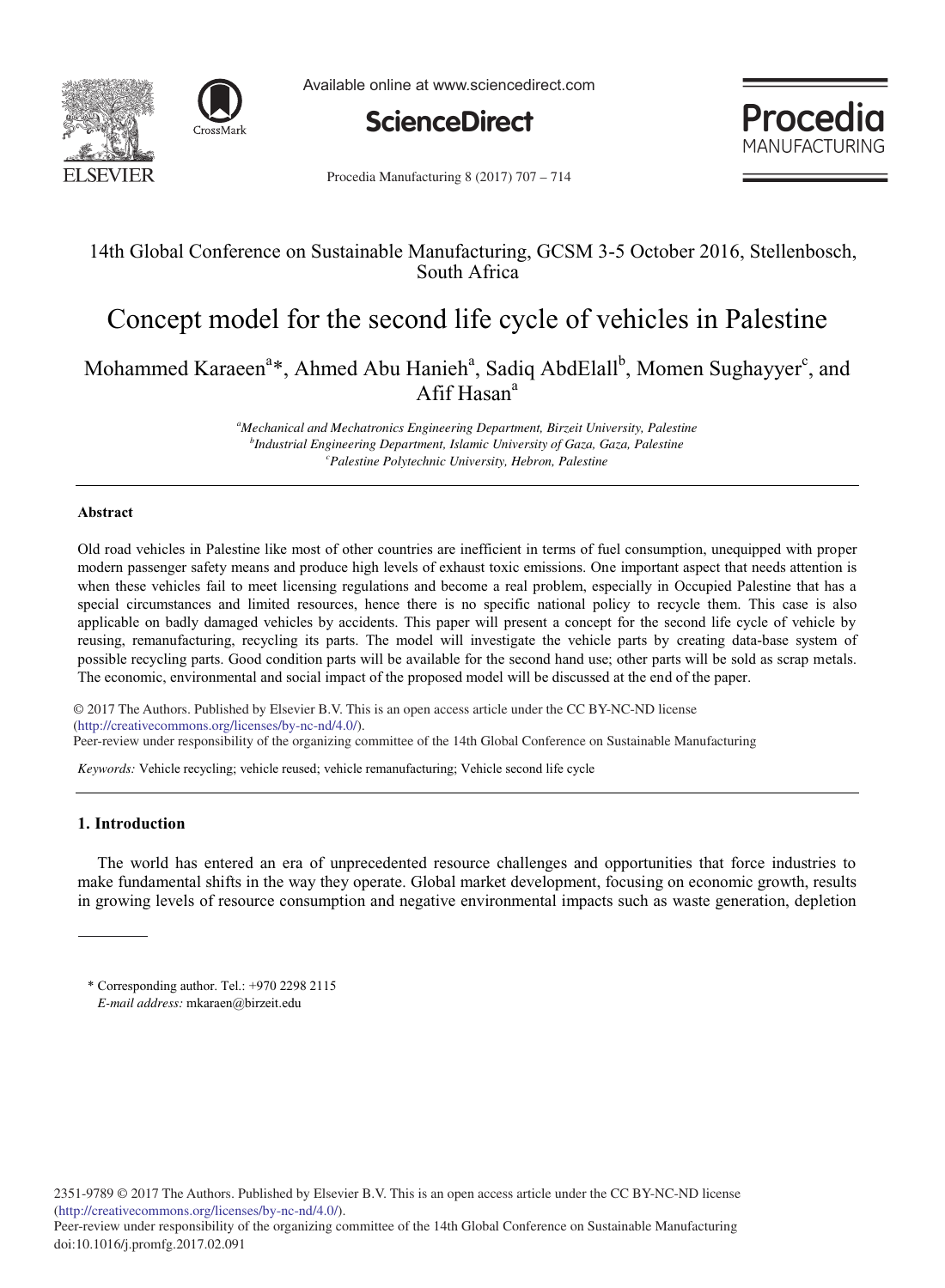of natural resource, and ecosystem disruption. This growing level of resource consumption threatens global capacity to endure. Sustainability aims to enhance the economic, environmental, and social standards simultaneously. Value creation on the other hand aims to enhance the industrial profit and growth[1]. The principles and objectives of sustainable development: economic prosperity, social equity, and environmental protection and global responsibilities [2]. Sustainability is analyzed from three perspectives: environmental, social, and economical [3].

The term green design and manufacturing is now in common usage in all industrial activities, with a major emphasis on design for the environment (DFE). This approach considers all possible adverse environmental impacts of materials, processes, operations, and products, so that they can all be taken into account at the earliest stages of design and production. End-of-life (EOL) strategies have been incorporated in the manufacturing processes to reduce the negative environmental impact, and at the same time to meet the customer expectations.

Remanufacturing is an active area of research due to its cost saving capabilities and emission-reduction benefits. After being disassembled, cleaned and inspected, the core components go through a series of reconditioning operations before being reassembled into the final remanufactured product, and tested to ensure quality [4]. Remanufacturing is a process of bringing used products to a ''like-new'' functional state with warranty to match [5]. Its significance is that it can be both profitable and less harmful to the environment in comparison to conventional manufacturing. It is suggested that 85% of the weight of a remanufactured product may be obtained from used components, and that such products have comparable quality to equivalent new products but require 50% to 80% less energy to produce. Its economic benefits include providing 20% to 80% production cost savings in comparison to conventional manufacturing [6]. Three requirements for remanufacturing are collection of used products, efficient remanufacturing processes, and demand for remanufactured products [7].

The transport sector, despite being crucial for economic development, has been lagging behind in terms of sustainability performance. The transition to a more sustainable transport sector is thus of great significance in order for tackling the challenges of air pollution and resource shortage [8]. Technology improvements such as more efficient internal combustion engines (ICE) could contribute to certain environmental targets in the short term, but in the long run, only a zero-emission transport system should prevail [9]. Many countries concerned about the vehicles waste are implement standards related to end-of-life vehicle (ELV) recycling and to regulate businesses that recycle ELVs [10]. According to the automotive recycling association (2016) each year approximately 95 percent of vehicles retired from use are processed for recycling. The recycling of these vehicles saves an estimated 85 million barrels of oil that would have been used in the manufacturing of new or replacement parts [11]. Additional energy and resource conservation is realized by recycling rebuild-able "core" parts to the automotive parts rebuilding industry.

Palestine, just like other countries faces the problem of old vehicles, and needs to get rid of them for many reasons, such that old vehicles are: wasteful in fuel consumption, unequipped with modern safety means, produces high amounts of lethal gas emissions, and are expensive to maintain. Rough roads especially between the cities and in rural areas and shorter travel distances and frequent stops but more stress on vehicles and their parts for example shock absorbers, tires and so on. Hence car parts need to be replaced more often and in shorter periods comparing to vehicles driven in EU and USA. For all mentioned and unmentioned reasons, the officials began to apply more restricted arrangement on authorizing these old vehicles, in order to check their competence to be driven on the roads. According to section (3) of the Palestinians Transportation and Connectors Law, vehicles that exceed twenty years old, must acquire a specialized license twice a year. The crucial part is that, when these vehicles fail to meet authorizing regulations, they turn into a real issue as there are no particular arrangements to reuse them; also there are no real governmental plans, and regulations governing the end of life vehicles, private sector engagement is driven by economic values and profitability with less concern about the environment and social impact of vehicle generated waste.

## **2. Integrated model for second life of vehicles' parts**

Some of used cars can be renovated and reused as a whole car for a second life cycle. But most of them are dismantled into separate parts where each part can be recycled, reused or remanufactured to be implemented again in a new application. Figure 2 shows an IDEF block model that depicts the path in which each part or category of parts goes through.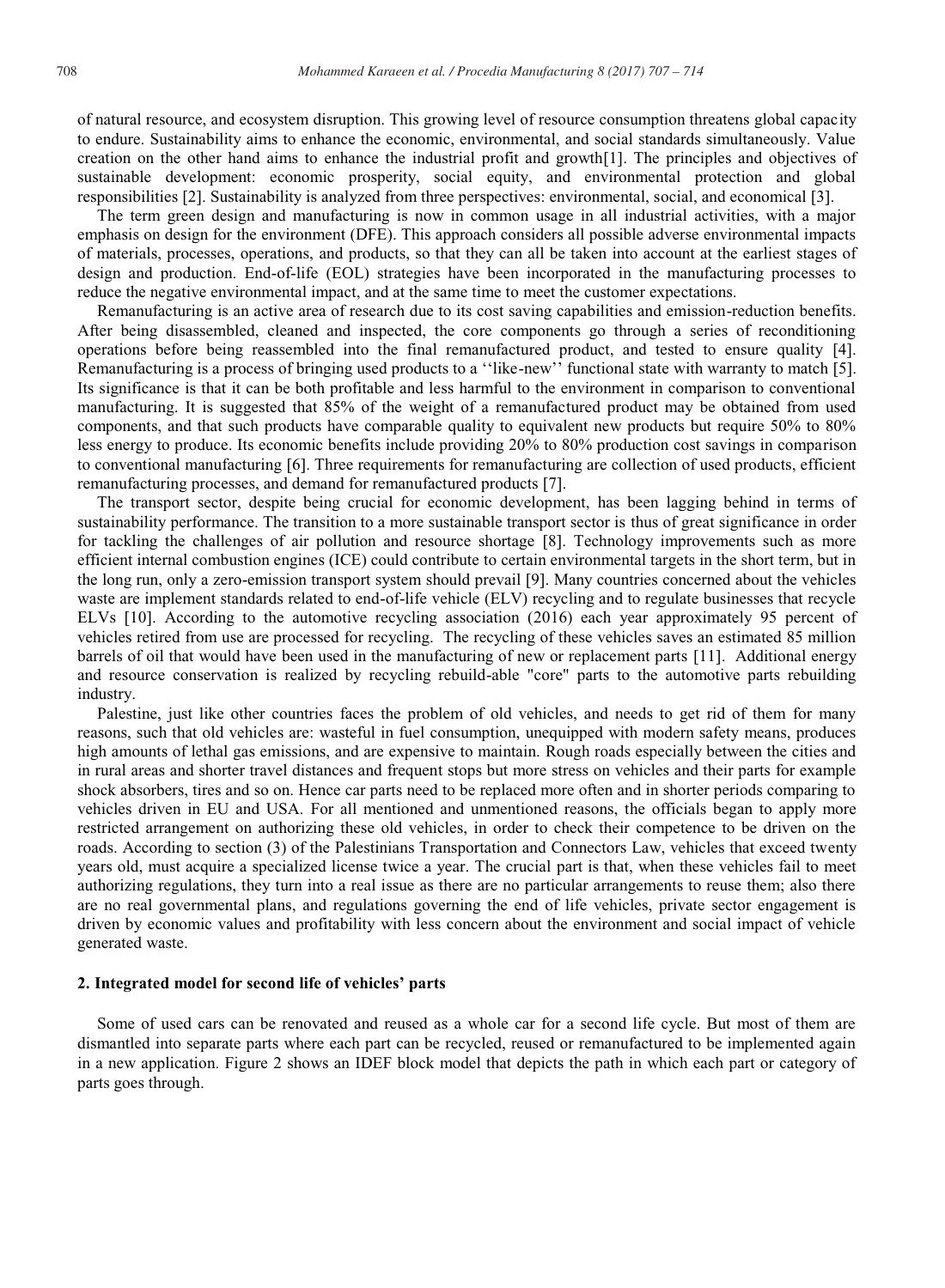

Fig. 2. IDEF flow model for second life of road vehicles.

The different parts of the road vehicles can be classified into six categories as shown in Figure 2. The model uses the components and their materials as an input and the application in which these materials are used as an output passing through a specific process for each category:

- 1- **Mechanical components**: can be either reused or recycled. If these car parts are in good conditions, they can be cleaned, renovated and reused for a second life cycle with a lower price. If not, the metal of these parts can be molten and remanufactured for a new implementation.
- 2- **Windows**: are manufactured by a polymer coated glass. This glass can also be reused for a second life cycle. Melting glass will burn the polymer accompanying this glass which forms a source of air pollution.
- 3- **Tires**: are made of rubber material which is very harmful for environment if wasted. One of the main solutions for this part is done by crushing these tires into small grains. The crushed material is then mixed with a polyurethane binder and used to coat the floors of the playgrounds and kindergartens. Burning old tires results in air pollution and a toxic, flammable oily runoff. They can be turned into rubberized asphalt for highways.
- 4- **Electric components**: include wires and plugs. Plugs are mostly renovated and reused for a second life cycle. While, wires are burned to get rid of the plastic coating the wire to use the copper material as a raw material for new products. This burning is environmentally harmful.
- 5- **Internal furniture**: is made of clothes, tissues, plastic and other materials. This is mostly is a waste to be disposed of.
- 6- **Metallic body and chassis**: doors and sides of the car body are cleaned and reused for a second life cycle if they are in good conditions. The chassis and rest of body are pressed in scrap press to be molten and remanufactured in a new metallic implementation.

## **3. Model implementation**

## *3.1. Vehicles data*

Table 1 gives the number of vehicles in Palestinian Territories for last 7 years. The number of private cars, commercial and others are also given. Private are mostly passenger cars and four wheel drive vehicles, while commercial are mostly large trucks, Lorries buses and all are driven by diesel engines.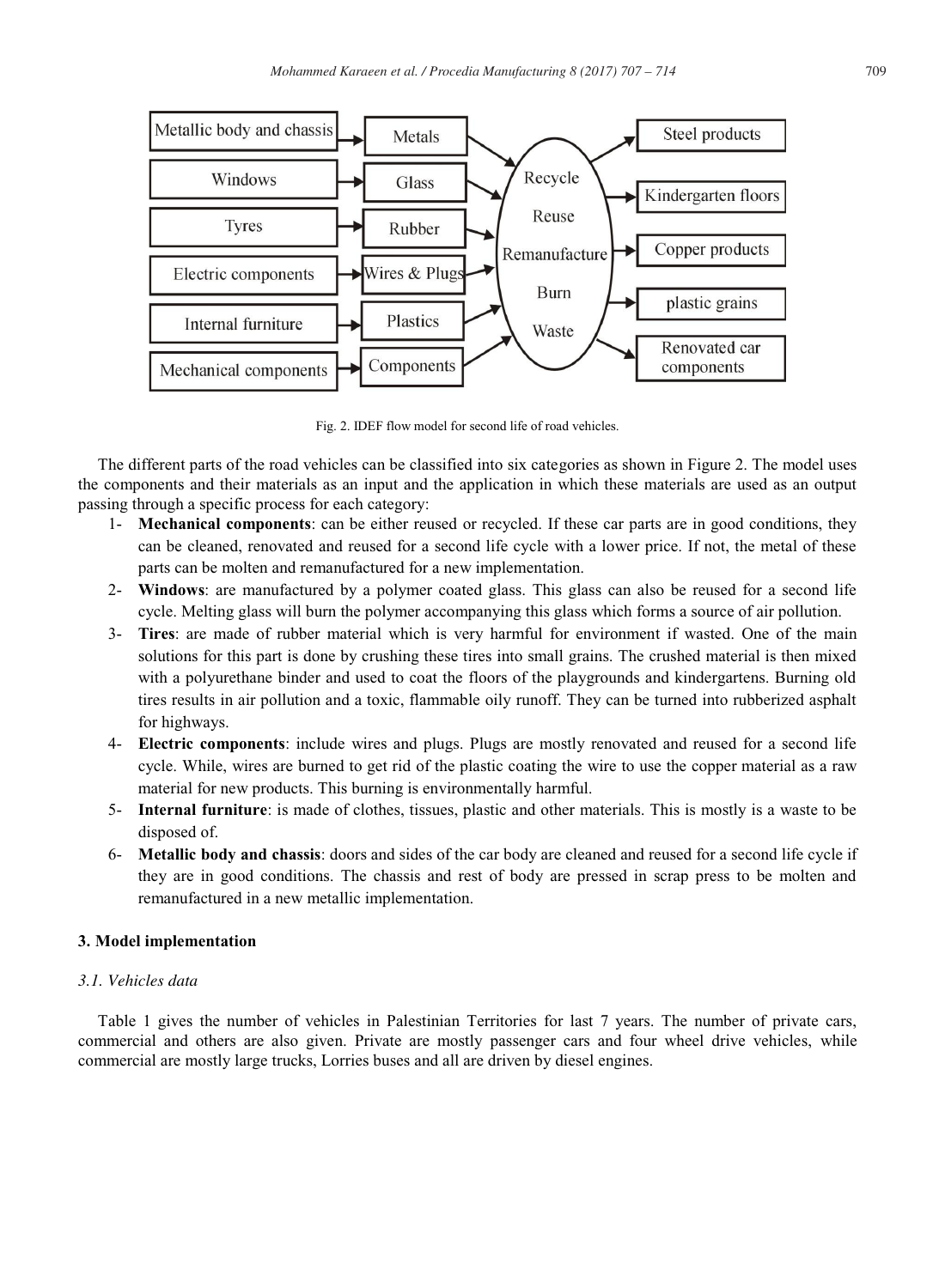Table 1. Licensed vehicles in Palestine for years 2008 to 2014 [12]

|            | 2008   | 2009    | 2010    | $2011*$ | 2012   | 2013   | 2014   |
|------------|--------|---------|---------|---------|--------|--------|--------|
| Private    | 65200  | 91109   | 116595  | 134505  | 145395 | 173335 | 121675 |
| Commercial | 19830  | 20274   | 34304   | 35178   | 34287  | 39310  | 36637  |
| Others     | 11706  | 12238   | 31567   | 37247   | 37325  | 21591  | 4200   |
| Totals     | 96.736 | 123.621 | 182.466 | 206930  | 217007 | 234236 | 162512 |
|            |        |         |         |         |        |        |        |

\*Gaza vehicles assumed 33% of total licensed in Palestine.

Figure 3 shows the year make for the licensed cars in the years 2013 and 2014, based on the MOT records. With 41% of vehicles are 10 years old and more (year 2003 and before for 2013 vehicles, year 2004 and older for 2014 vehicles). New and up to three years old vehicles form 16.8% of the total licensed cars.



Fig. 3. Licensed vehicles in 2013 and 2014 by make year [13, 14].

According to MOT large commercial vehicles have life time of 20 years; private vehicles which have not been licensed for the last 10 years are not functioning anymore and expected to be scraped. Vehicle data is not complete for all years; hence analysis will be made mainly based on years 2013 and 2014 since most data is available for these two recent years, see table 2.

Table 2. Vehicles data for years 2013 and 2014[13, 14]

|                                     | 2013   | 2014   |  |
|-------------------------------------|--------|--------|--|
| Total licensed number               | 234236 | 162512 |  |
| Unlicensed for more than 10 years   | 45615  | 46530  |  |
| sold by police as scrap in auctions | 12736  | 14986  |  |
| Total estimated scraped vehicles    | 58351  | 61516  |  |
|                                     |        |        |  |

Total number of cars to be considered for end of life vehicles ELV is estimated as scraped cars by police in auctions, plus the unlicensed ones for the last 10 years. This figure for year 2013 is 58351 vehicles and for 2014 are 61516 vehicles [13, 14].

## *3.2. Amount of car waste and parts generated*

For vehicle second life main steps include preliminary assessment and removal of oils, fluids including AC refrigerants. The assessment is done by highly experienced technicians. Second step is the dismantling of parts in good condition in the scrap yard by trained technicians; such parts may include mechanical and engine parts, battery, body parts such as doors, windows, bumpers, tires, hoses, and electronics components, and more. Third step is crushing of remaining car frame and parts and shredding to small pieces, the resulting material contains, plastics, glass, metals or classified into ferrous, nonferrous metals and shredded residue. Metals are recycled while the residue can be used for incineration and combustion to produce energy.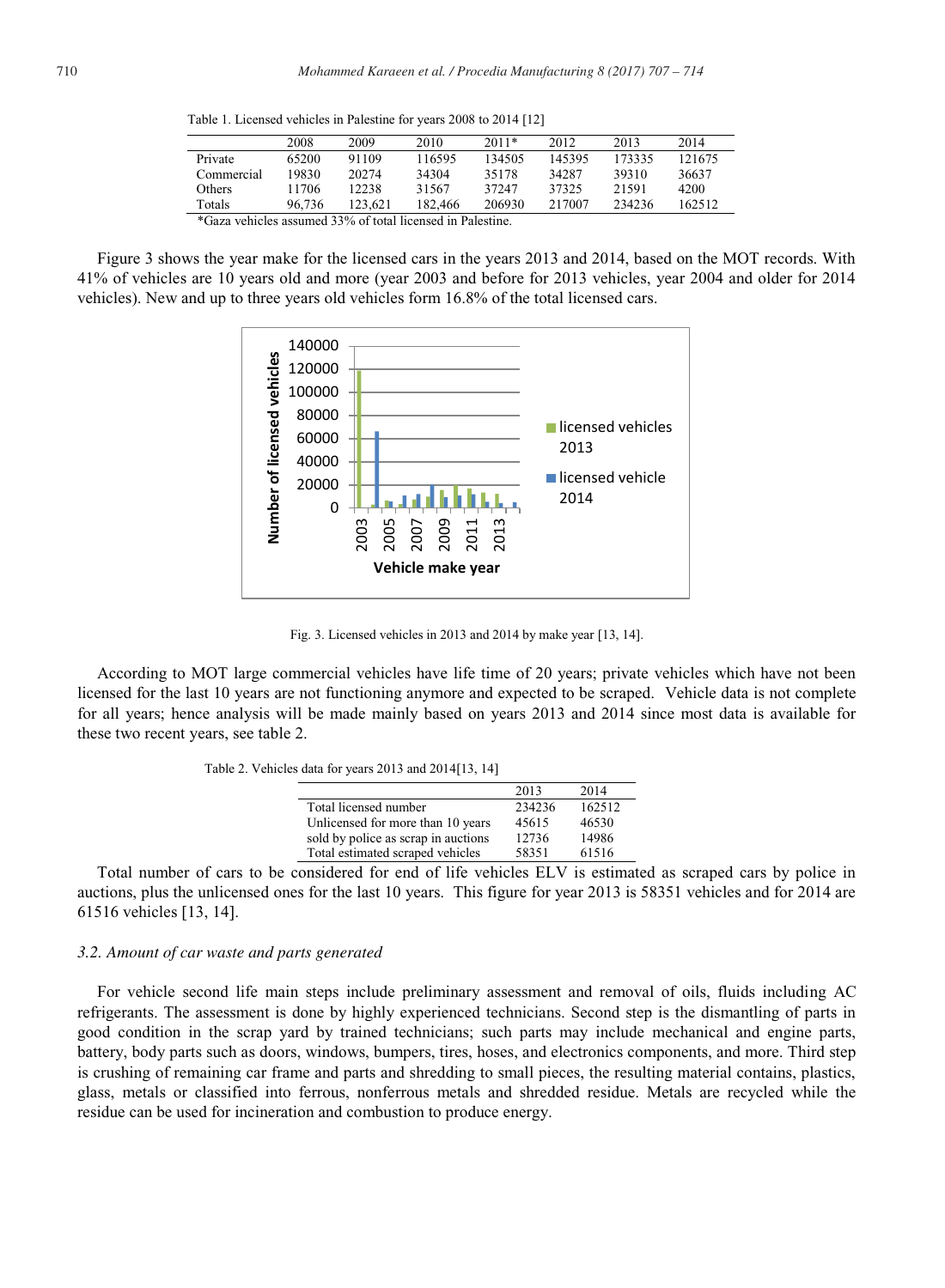|                                      | Vehicle parts/<br>material | <b>Amounts/</b> numbers | Reuse/remanufacture/recycle                    |  |  |
|--------------------------------------|----------------------------|-------------------------|------------------------------------------------|--|--|
|                                      | Tires                      | $61516*4 = 246064$      | Shredded and use for construction              |  |  |
|                                      | Tires rims                 | $61516*4 = 246064$      | Refurbished and sold for reuse                 |  |  |
| Dismantled parts, number of parts or | <b>Batteries</b>           | $61516*1=61516$         | Refurbished and sold for reuse                 |  |  |
|                                      | Engine                     | 61516 units             | Refurbished and sold for reuse                 |  |  |
|                                      | Catalyst converter         | 61516                   | Extract its components                         |  |  |
|                                      | Steering mechanisms        | 61516                   | Refurbished and sold for reuse                 |  |  |
|                                      | Suspension system          | $61516*4=246064$        | Refurbished and sold for reuse                 |  |  |
| systems                              | Water pump                 | 61516                   | Refurbished and sold for reuse                 |  |  |
|                                      | Starter & alternator       | 61516                   | Refurbished and sold for reuse                 |  |  |
| kg.<br>materials,<br>Recycled        | Metal                      | 49981750kg              | Assuming 65% metal. Send to recycling facility |  |  |
|                                      | Plastics                   | 19223750kg              | Assuming 25% plastics, used for combustion.    |  |  |
|                                      | Other                      | 7689500kg               | Assuming 10% disposed in landfill              |  |  |

Table 3. Vehicle parts and material generated on the average from scraped vehicles per year, based on 2014 data..

Note: Average passenger car 1250kg.

Dismantled vehicle parts such as engines, transmissions, doors and bumpers are sold for reuse in other vehicles. Other parts that can also be remanufactured include starters, alternators and water pumps. Batteries, catalytic converters, tires and some plastics are removed and their materials are recycled into new products. Fluids such as engine oil, coolant, and gasoline are carefully managed to prevent releases by storing them in double-walled tanks and/or secondary containment prior to being reused or recycled.

## *3.3. Business model*

The model is built on already available structures and systems in the vehicle supply chain. The model consists of the collection of vehicles to be scraped from various sources. Many scrap and vehicle dismantling workshops are in place in different regions in Palestine. Major collection locations are suggested in south, north, and middle of WB similar locations for Gaza Strip. Collection locations to document all incoming vehicles and a data base to be developed including type, year, and general condition of vehicle. Figure 4 shows the suggested model for second life vehicle.

Based on preliminary assessment possible parts to be disassembled are listed for each vehicle. Such parts are dissembled then cleaned parts will be labeled coded and stored for distribution to vehicle parts- agents, the data base will be available on line for search.

Remaining car skeleton will be compacted and moved to a shredding facility. Shredding facilities are not available in Palestine; it is suggested to build one shredding facility in West Bank. The shredding facility will be provided with separation systems of shredded materials to be separated and sold as such ferrous, nonferrous, and shredded residue SR. Shredded residue if not incinerated then it is sent to landfills for disposal.

Businesses should adopt environmental best practices by removing and managing the following types of materials prior to crushing: fuels, lubricating oils including transmission fluids, brake and steering fluids, coolant fluids, refrigerants, windshield washer fluid, lead acid batteries or other batteries, oil filters, lead battery cable connectors, tire weights and any other lead containing parts.

New businesses will be created or enlarging the existing ones in process of this vehicle second life. Cars towing and collection service, and cars dismantling centers and workshops will be developed further. Training and capacity building of existing technicians and experience would be needed. Storing, classification and coding of parts and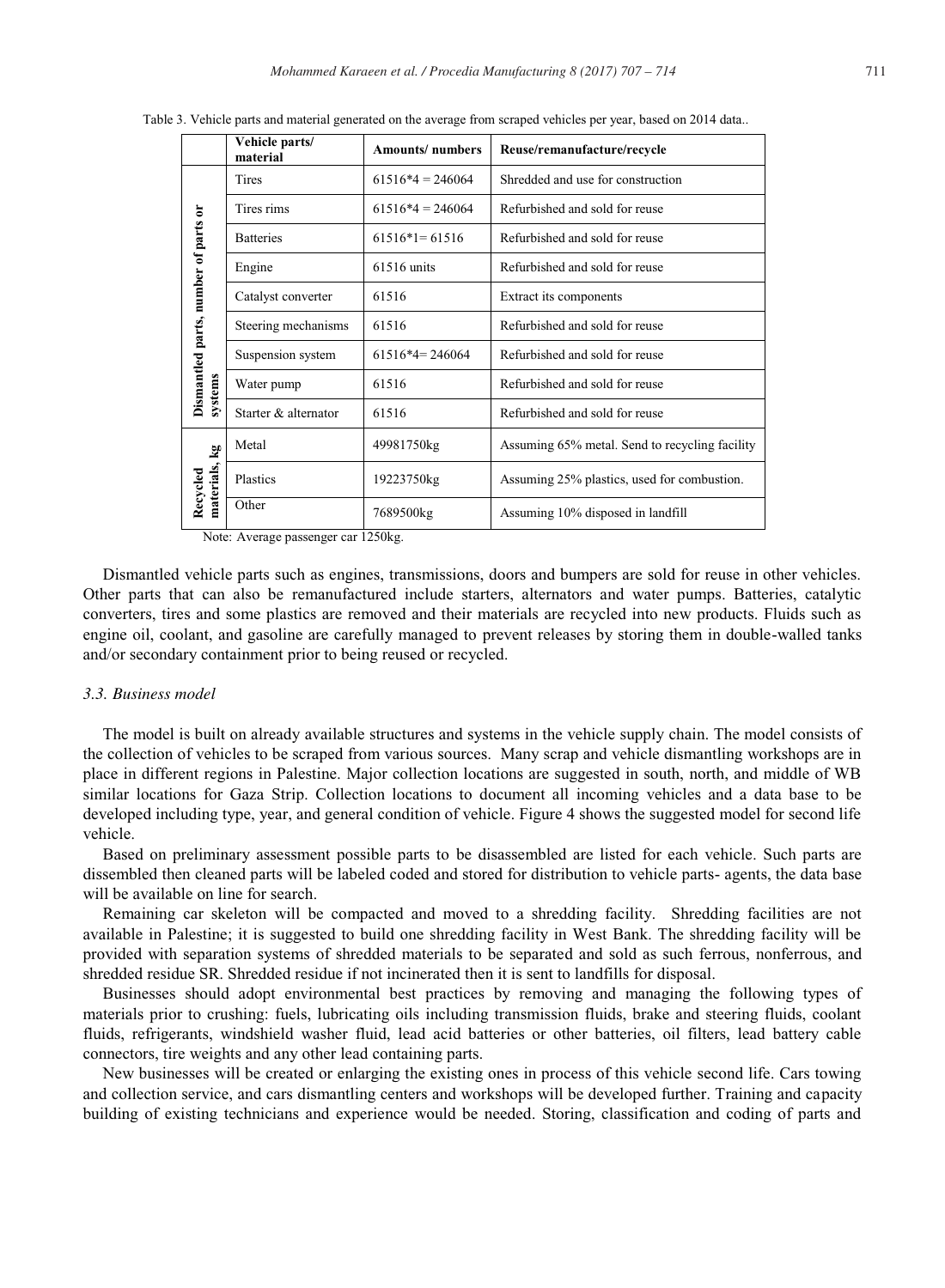creating of storage and data base will be developed. Compacting the vehicle skeleton after parts dismantling, then crushing and shredding facilities also to be established. More investigation of the resulting shredded material to be carried out in cooperation with vehicle manufacturers and other interested institutions. The loop will be closed by selling and reusing the dismantled and refurbished parts. Existing auto part agents and distribution centers would be involved as well as establishing more IT managed parts distribution system.



Fig. 4. Proposed model for vehicle second life.

#### **4. Economical, environmental, and social impact**

#### *4.1. Economic Impact*

Recent reports of the National Bureau of Statistics show that the total number of vehicles in Palestine is significantly growing, and is expected to continue to grow at rapid rates; a good portion is imported as used cars from Israel and other countries to be affordable by mostly middle and low income people. This means that considerable percentage of these vehicles will reach their end of life due to many reasons, which impacts economically due to disposing of such vehicles while they still contain significant value in their useful parts as replacements in maintenance services and in the materials of the vehicle construction. Recycling of used vehicle parts and materials could reduce the one-way flow of financial resources to import new ones. It also reduces the volume of wasted materials that going to be burned or deposited, which can cause air, soil, and water pollution over time, this of course reduces the end-of-life vehicles pollution costs. Recyclability of end-of- life vehicles could reach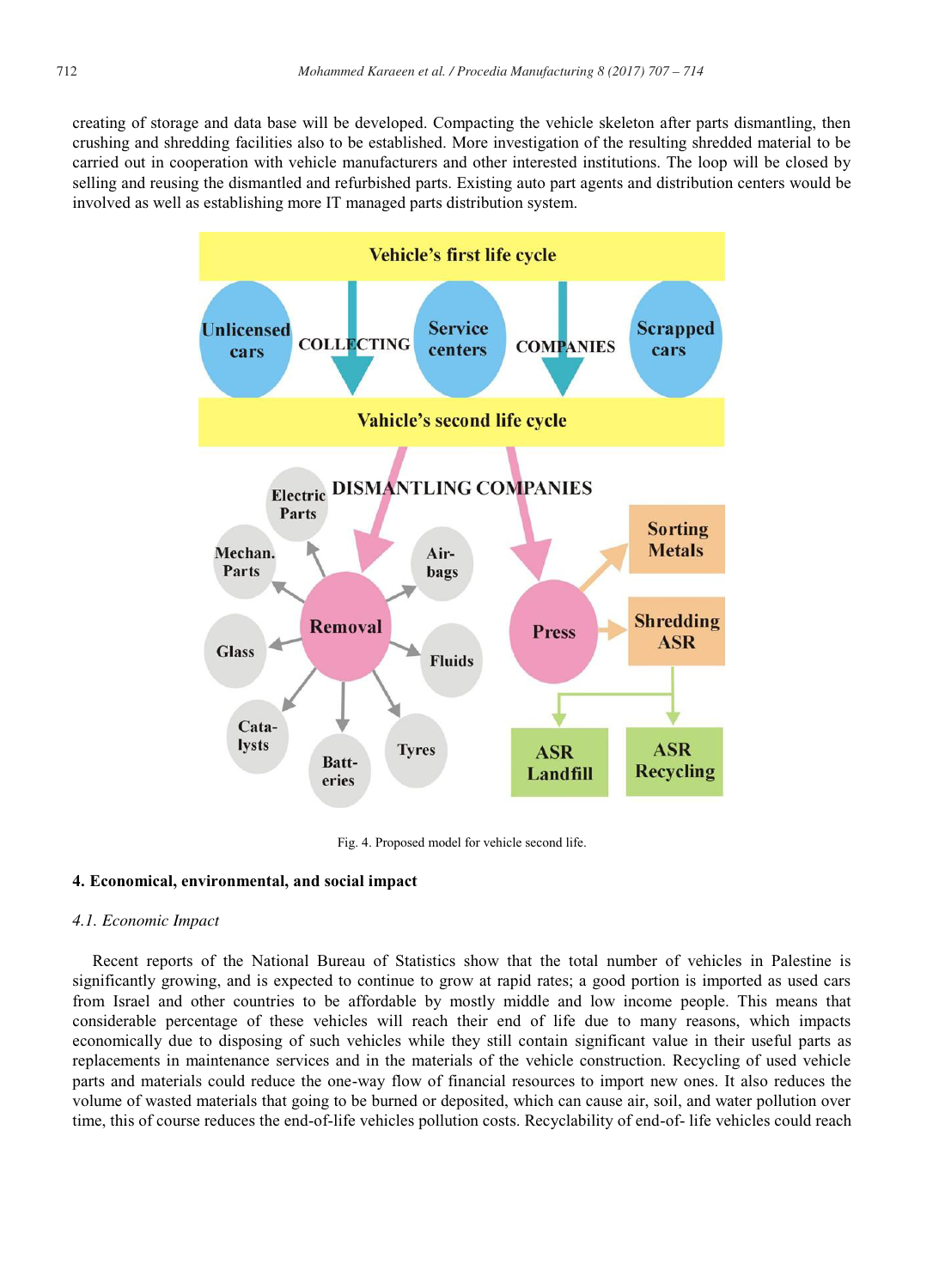up to 85% of vehicle mass according to European directive for 2015, which means that there is a considerable economic value in such vehicles, and accordingly there is a strong incentive for reuse and recycle such materials and develop relevant businesses. It is estimate that the value of recycled vehicle parts as 61 million US\$ per year. This will be a saving and reduction of the imported vehicle parts. Detailed analyses are essential in order to determine how to benefit from the materials such as steel alloys, light metals, and composites that are used to build the vehicle.

#### *4.2. Environmental Impact*

Palestinian urban environment is the mostly affected by the end-of-life vehicles. This due to the fact that National Authority cannot enforce regulations and rules related to these vehicles due to restrictions imposed by Israeli occupations forces. It is very easy to observe and detect the impact on the local environment in terms of air quality, soil quality, and water quality due to depositing of these vehicles in open or agricultural fields. Disposing one car produces about 100 million cubic meters of polluted air, [15]. Sometimes the situation becomes much worse due to lubricants and air-conditioning gases leakage in addition to depositing for dismantling or burning vehicle bodies to obtain metals. Such practices in many cases take places nearby residential areas where the risk of cancer and heart disease are highly eminent in addition to pollution effects. Among the most alarming cases are the spilling of leadacid batteries contents, which can be recycled to recover the lead content, given the fact that releasing lead into the environment creates serious problems if vehicles recyclers and dismantlers fail to remove and properly handle lead batteries. This problem could become worse if the end-of-life vehicles are hybrid electric ones, given their batteries usually consisting of nickel-hydride or lithium-ion, which are highly toxic materials. This of course gives a huge motivation for studies like the present one to provide ideas for proper solutions that could help to reduce the environmental impact of the end-of-life vehicles on Palestinian urban areas. The CO<sub>2</sub> avoided emission by not burning vehicle plastic but recycling it is estimated as 27330 ton CO<sub>2</sub>, meanwhile for vehicle tires is estimated as 4266 ton  $CO<sub>2</sub>$  annually [16, 17].

#### *4.3. Social Impact*

Depositing end-of-life vehicles in open fields and nearby urban areas has sever negative health effects, especially for vulnerable people who could have respiratory and lung problems. This could result in forcing people to move from nearby such areas or even to abandon their agriculture lands for such activities. In addition, the cost of health care could increase significantly, which lowers life standards. Therefore, it is important to stimulate discussions regarding the toxicity and materials management concerns facing the local society. Also, there should be national strategy to deal with issue, given the fact that there is a huge potential in developing relevant business, which results in creating a wide range of new jobs, it is estimated that around 600 new jobs will be created when implementing the suggested second life vehicle model. This of course leads to wide cycle of investments and an added value to the national economy, which helps to develop many social aspects and reduce the negative impact.

## **Conclusion**

The Situation of the second life cycle of vehicles in Palestine was presented in this paper. Statistics show that there is no specific national policy to recycle them. An integrated flow model for SLC was depicted to show inputs, output and the different processes related to vehicle recycling. Recyclability is a strong incentive for reuse and recycle such materials and develop relevant businesses. National strategy should be implemented to deal with the huge potential in developing relevant business, which results in creating new jobs. This of course leads to wide cycle of investments and an added value to the national economy, which helps to develop many social aspects and reduce the negative impact. Palestinian National Authority cannot enforce regulations and rules related to these vehicles due to restrictions imposed by Israeli occupations forces. Air, soil and water quality is affected due to depositing of these vehicles in open or agricultural fields. This of course gives a huge motivation for studies like the present one to provide ideas for proper solutions that could help to reduce the environmental impact of the end-of-life vehicles on Palestinian urban areas.